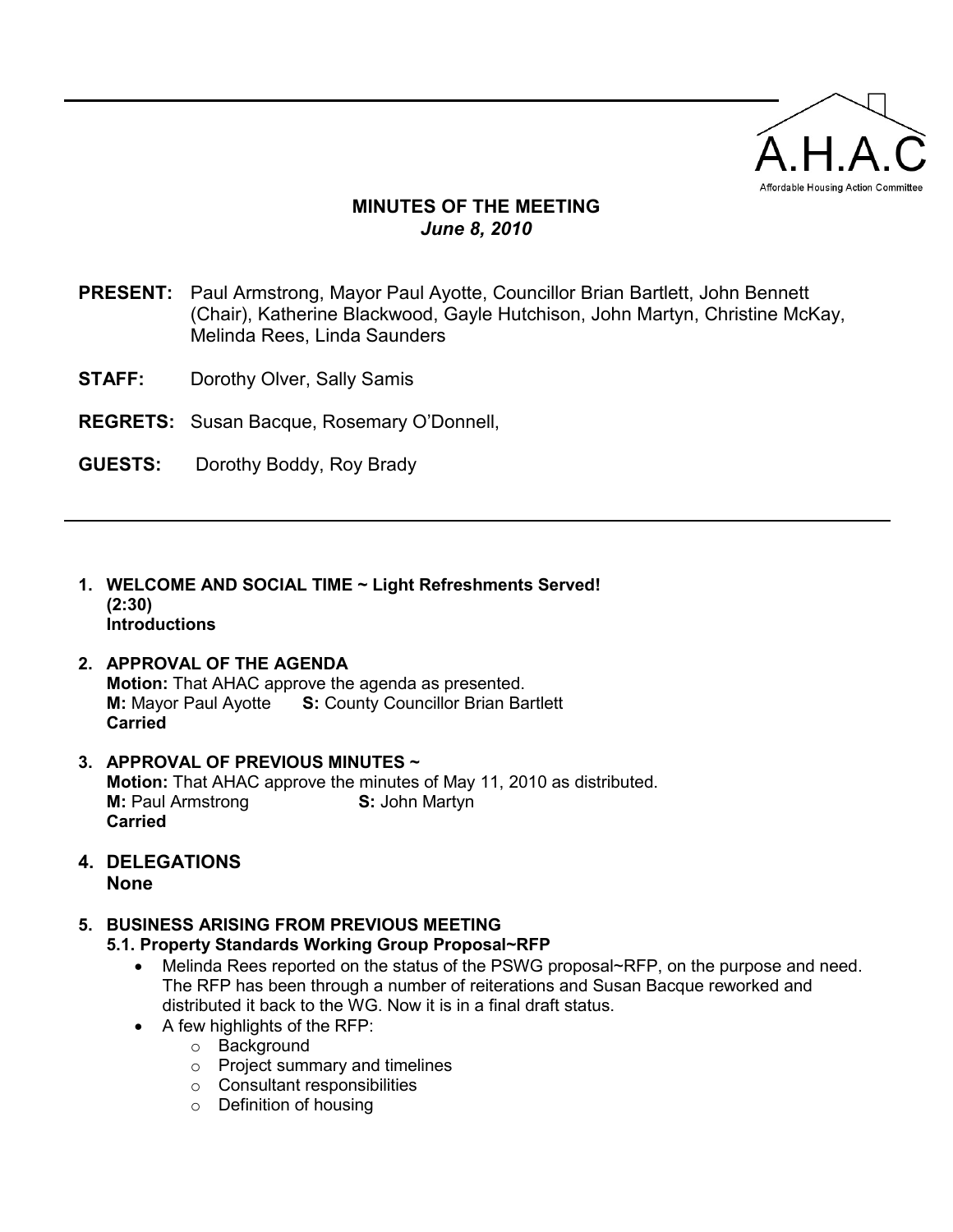- o Survey of stakeholders
- o Create a photo record
- o Deliverables
- o Goals
- Mayor Ayotte asked about the goals set out in 7.7b and understanding that the order gets hung up in court. Is there legislation in other municipalities regarding enforcement? Melinda said that other municipalities have a broad range of authority. She also said that tenants are reluctant to start the complaint process and even when it is started it moves slowly. There is a major delay in getting the order issued and will look into whether it is a resource issue.

John Martyn asked if the consultant would present the report and implementation plan. Melinda said yes and part of the plan is to present to City and County Councillors. Education will be a large component of this report. \$12,000 has been identified from AHAC and this is our final meeting, will AHAC have an opportunity to view final copy of proposal. Melinda said that is close except for a couple of minor typo's that will be corrected.

Motion: That AHAC approve the Property Standards Working group proposal in principle **M.** Paul Armstrong **S.** Melinda Rees Carried

### 5.2. AHAC's political involvement in the 2010 Municipal Election

- John Martyn said that the Poverty Reduction Network has a plan in their Strategic Planning Exercise and will be meeting with the AHAC Supply on June  $9<sup>th</sup>$  to discuss. Candidates will not be declared until Sept. 10, 2010 with the election on Oct 25, 2010. There will be little time. The Supply committee is meeting over the summer and will look at this.
- Melinda Rees said that the Services committee is heavily involved with the PSWG proposal.
- Paul Armstrong said that the Community Education committee is working on the 2010 Housing is Fundamental.

### 5.3. Bill C-304

• A letter sent to local MP's on May 26, 2010. No response to date. (Electronic copies of replies were circulated electronically during the summer)

### 6. REPORT FROM SUB-COMMITTEES

### 6.1. Community Education

• Paul Armstrong reported that all of the copy for Housing is Fundamental 2010 was being organized in a thematic way. The committee would like to present to Susan Bacque and have ready for an upcoming COW meeting.

### 6.2. Services

• Melinda Rees handed out the Legal centre draft newsletter and highlighted a couple of items: the article on licensing of landlords and a "Youth Justice Forum" being held on June 23.

### 6.3. Supply

• See 7.1 below.

# 7. NEW BUSINESS

# 7.1. Letter from Poverty Reduction Network

• John Martyn presented a request from PRN.

Motion: That AHAC approve that AHAC Supply be an advisory group to the PRN. **M.** John Martyn **S.** Mayor Paul Ayotte